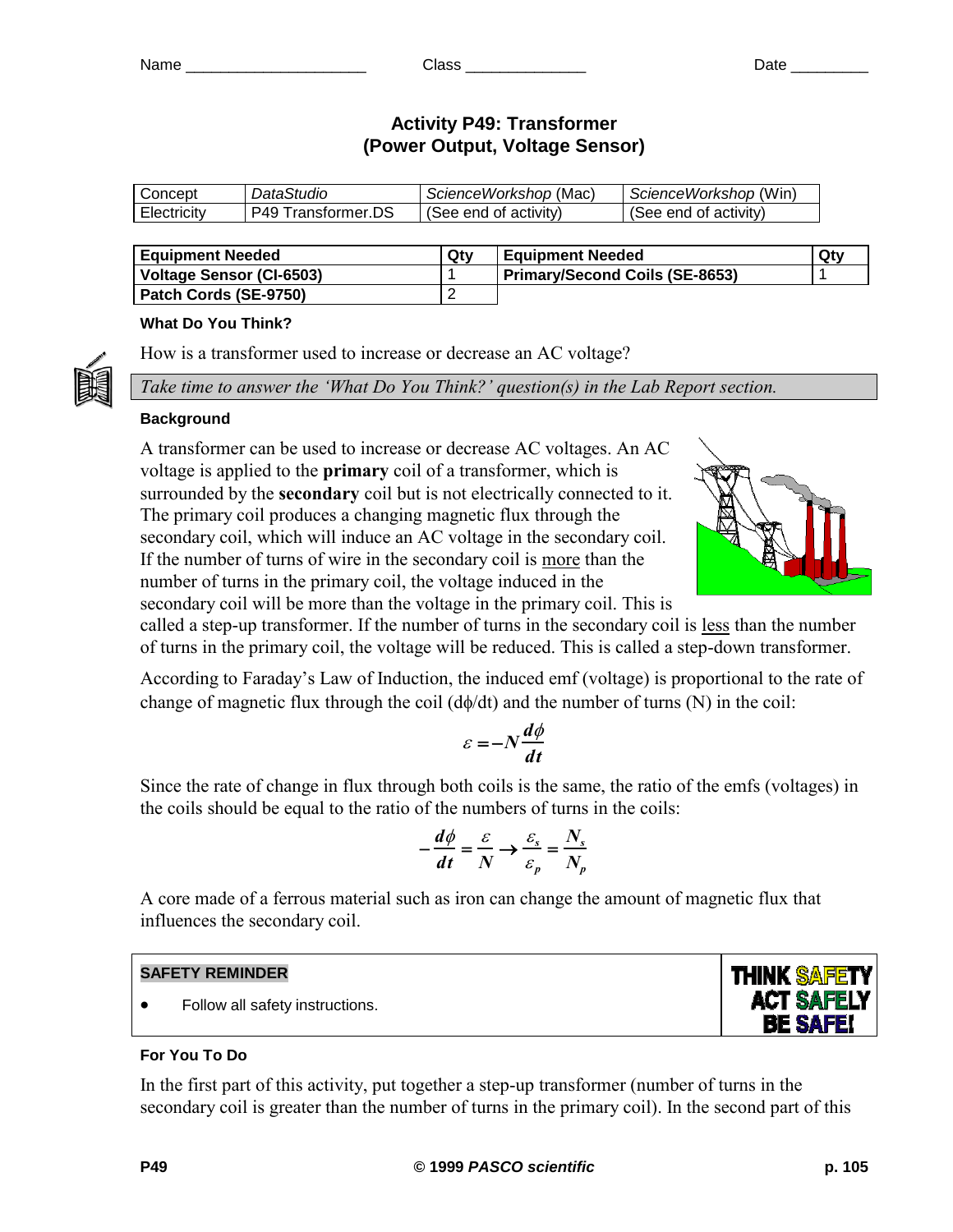activity, use the same coils to put together a step-down transformer (number of turns in the secondary coil is less than the number of turns in the primary coil.)

Use the 'Output' feature of the *ScienceWorkshop* interface to supply a voltage to the primary coil in both transformer setups. Use the Voltage Sensor to measure the induced emf (voltage) in the secondary coil. Record the voltage in the secondary coil for two configurations: one with an iron core inside the inner coil, and one without the iron core inside the inner coil.

Use *DataStudio* or *ScienceWorkshop* to control the voltage output of the interface. Use the software to collect and display the voltages across both the primary coil and the secondary coil. Finally, compare the voltage in the primary coil to the voltage in the secondary coil.

# **PART IA: Computer Setup for Step-Up Transformer**

- 1. Connect the *ScienceWorkshop* interface to the computer, turn on the interface, and turn on the computer.
- 2. Connect the Voltage Sensor DIN plug into Analog Channel B.
- 3. Connect banana plug patch cords into the 'OUTPUT' ports on the interface.
- 4. Open the document titled as shown:

| DataStudio         | ScienceWorkshop (Mac) | ScienceWorkshop (Win) |
|--------------------|-----------------------|-----------------------|
| P49 Transformer.DS | (See end of activity) | (See end of activity) |

• The *DataStudio* document opens with a Signal Generator window and a Scope display. The document also has a Workbook display. Read the instructions in the Workbook.





- See the pages at the end of this activity for information about modifying a *ScienceWorkshop* file.
- The Scope display shows the voltage from the 'Output' of the interface to the primary coil and the input voltage from the Voltage Sensor.
- The Signal Generator is set to produce a sine wave at 60 Hz. It is set to 'Auto' so it will automatically start or stop the signal when you start or stop measuring data.
- 5. Arrange the Scope display and the Signal Generator window so you can see both of them.

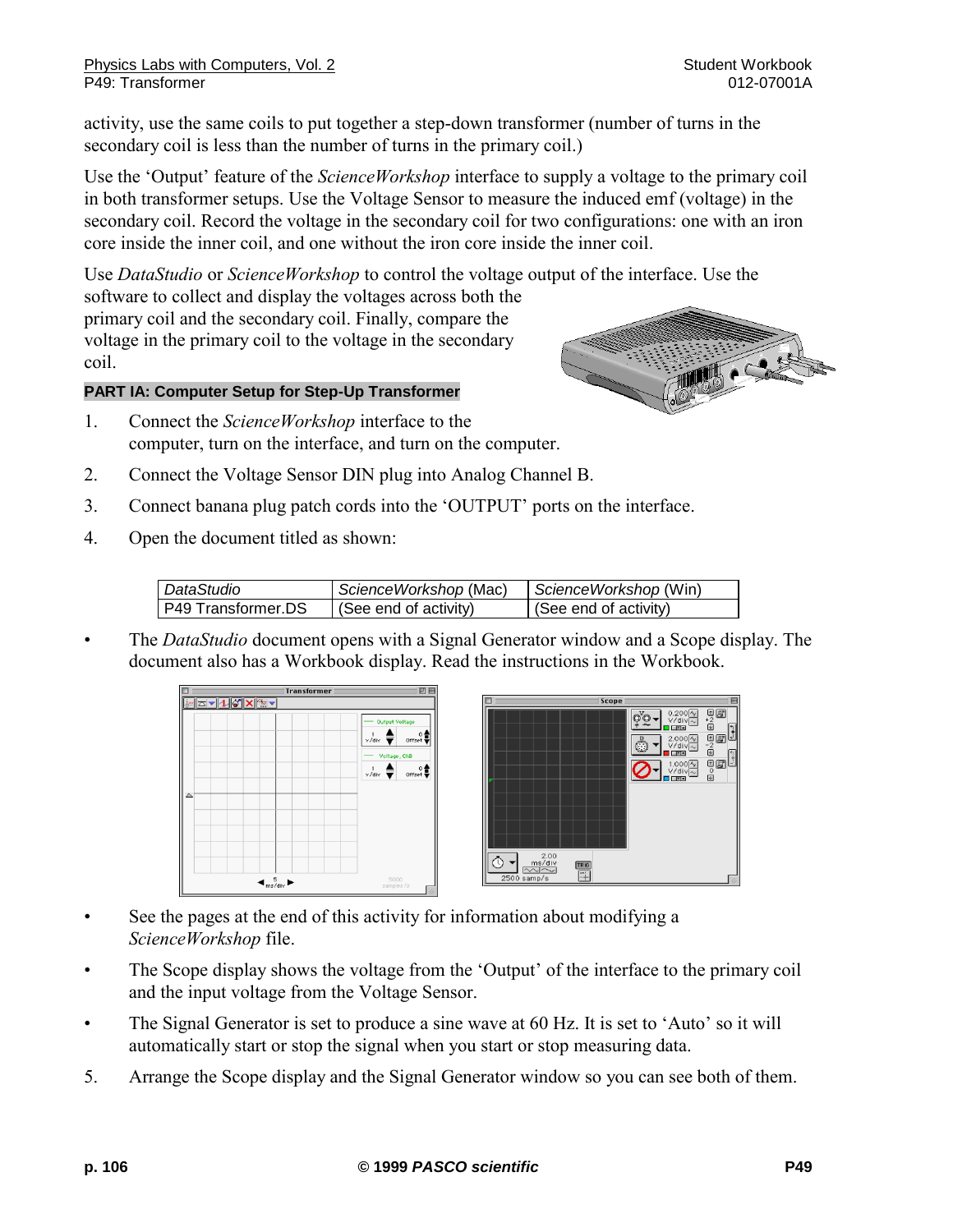| $\Box$<br>Signal Generator                                                  |                                |    | Signal Generator                                                                                                                                                                                                                          |  |
|-----------------------------------------------------------------------------|--------------------------------|----|-------------------------------------------------------------------------------------------------------------------------------------------------------------------------------------------------------------------------------------------|--|
| Sine Wave<br>$\sim$<br>Amplitude<br>Frequency<br>0.200 V<br>60.000 Hz<br>10 | DN<br><b>DF</b><br><b>AUTO</b> | DC | <b>AC Waveform</b><br>$\mathbb{H}^{\mathbb{Z}_2}_{\mathrm{loc}}$<br>$\mathbb{E}[\mathbb{D}_{\mathbb{Q}_2}]\mathbb{E}[\mathbb{D}_{\mathbb{Q}_2}]$<br>الكتا<br><b><i><u>Section International</u></i></b><br>Amplifude<br>Frequency<br>Auto |  |
| + Measurements And Sample Rate                                              |                                |    | 60.000 Hz<br>0.200 V H                                                                                                                                                                                                                    |  |

|    | Signal Generator   |                            |  |  |  |  |           |  |  |
|----|--------------------|----------------------------|--|--|--|--|-----------|--|--|
| DC | <b>AC Waveform</b> |                            |  |  |  |  |           |  |  |
|    |                    |                            |  |  |  |  |           |  |  |
|    |                    | Amplifude                  |  |  |  |  | Frequency |  |  |
|    |                    | $0.200 \vee \frac{15}{10}$ |  |  |  |  | 60.000 Hz |  |  |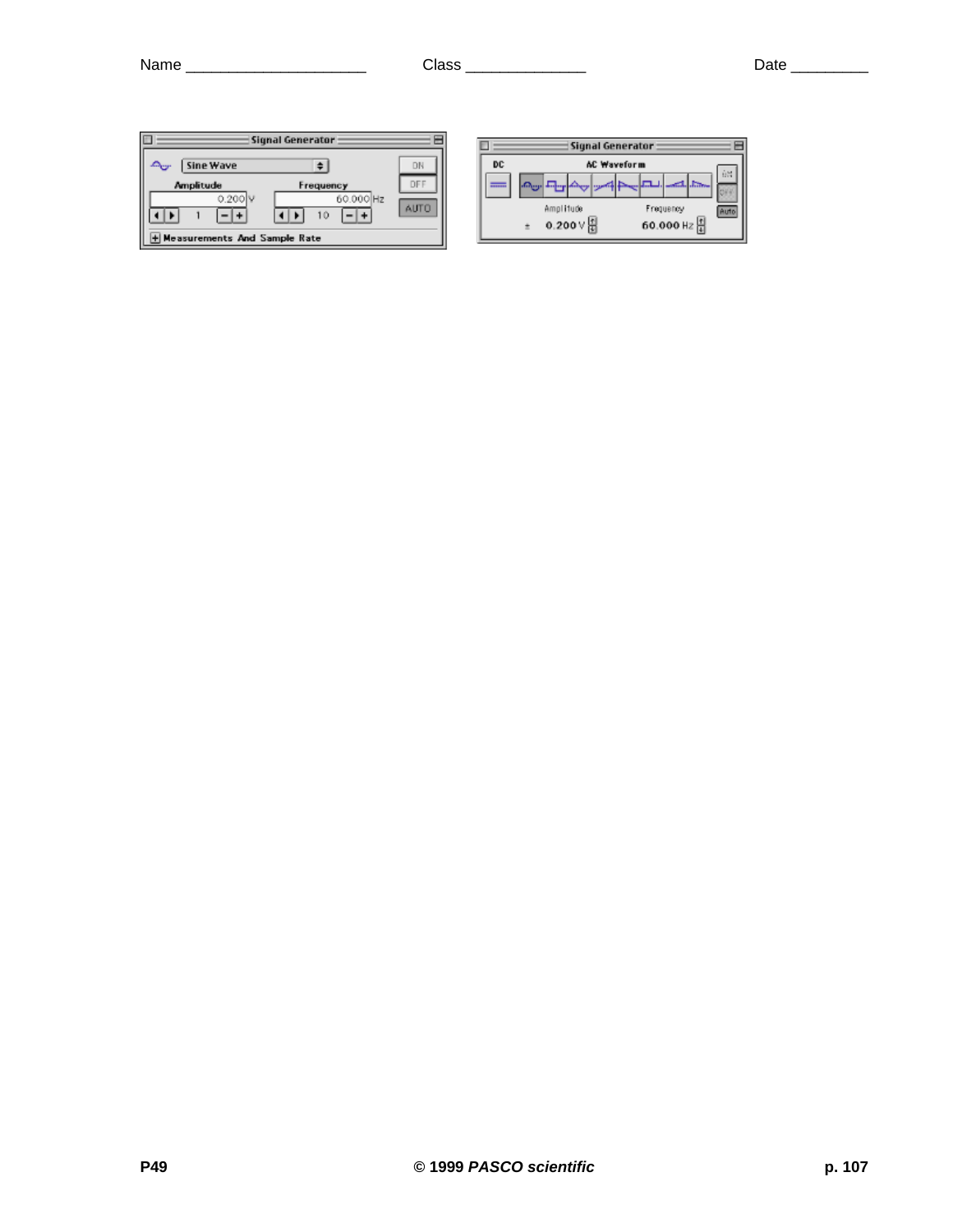#### **PART IIA: Sensor Calibration and Equipment Setup Step-Up Transformer**

- You do not need to calibrate the Voltage Sensor.
- The Primary and Secondary Coils consist of an inner coil with about 200 turns of heavy gauge wire, an outer coil with about 2000 turns of thinner gauge wire, and an iron core that fits inside the inner coil. The inner coil fits inside the larger outer coil.
- 1. To build a step-up transformer, use banana plug patch cords to connect the inner coil to the 'OUTPUT' ports of the interface.
- 2. Connect the Voltage Sensor's banana plugs to the outer coil.
- 3. Put the inner coil completely inside the outer coil. Put the iron core as far into the inner coil



as it will go.

#### **PART IIIA: Data Recording for Step-Up Transformer**

1. Start measuring data. (Click 'Start' in *DataStudio* or 'MON' in *ScienceWorkshop*.)



2. Observe the traces of voltage in the Scope display.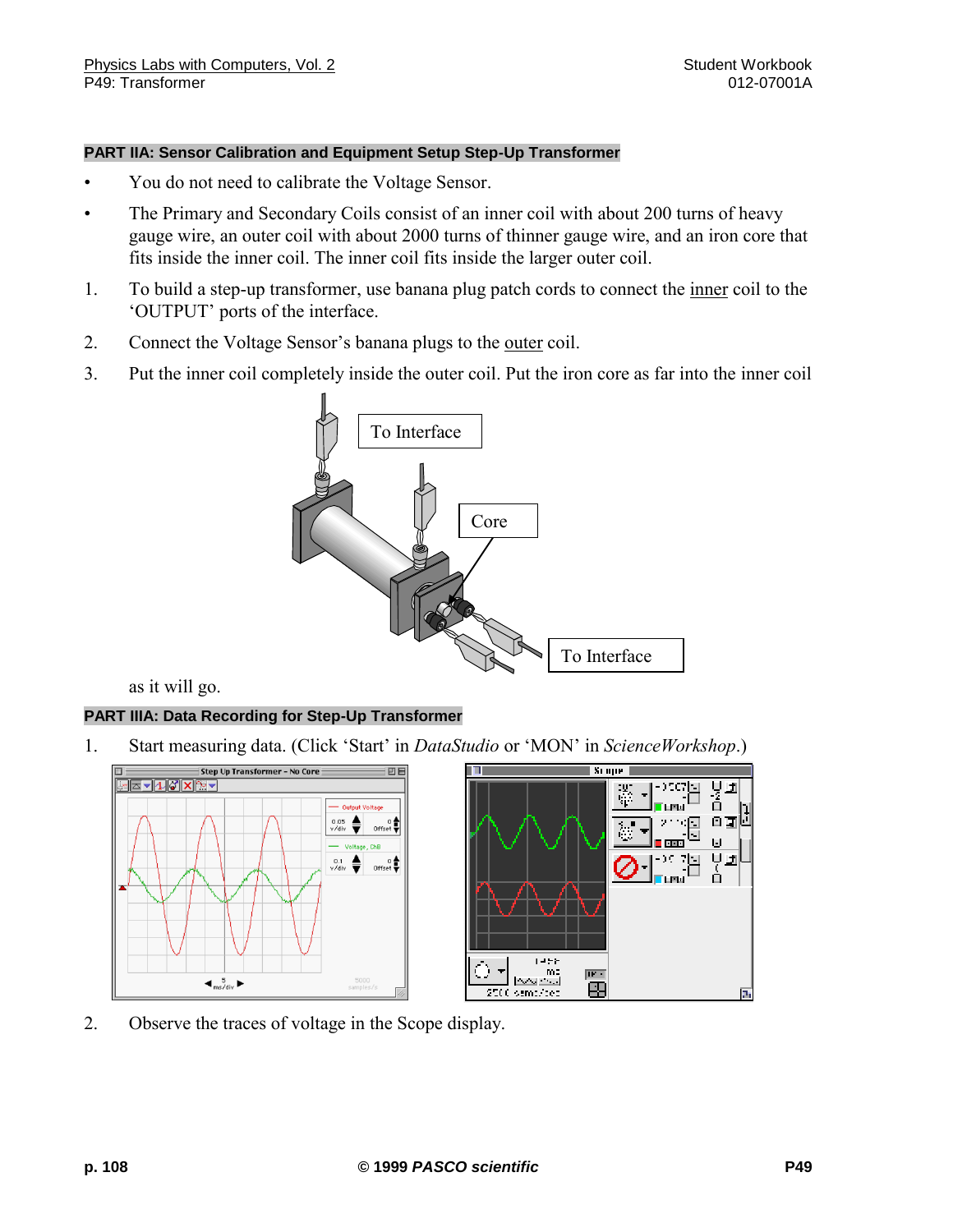- 3. Use the Scope display's built-in analysis tools to determine the output voltage across the primary coil and the induced voltage across the secondary coil.
- Click the *ScienceWorkshop* 'Smart Cursor' or the *DataStudio* 'Smart Tool' button in the Scope display. The cursor changes to a cross-hair shape.
- Move the cursor/cross-hair to a peak of the top trace of 'Output' voltage (the primary coil voltage). In *DataStudio*, the value of the voltage at that point is the y-coordinate that is





displayed adjacent to the cross hairs of the 'Smart Tool.' In *ScienceWorkshop* the value of voltage at that point is displayed next to the channel Input Menu button.

- 4. Record the 'Output' voltage across the primary (inner) coil in the Lab Report section.
- 5. Move the 'Smart Tool/Smart Cursor' to the corresponding peak of the 'Voltage, Channel B' trace (the secondary coil voltage). Record the voltage across the secondary (outer) coil.
- 6. Remove the iron core from the inner coil.
- 7. Use the 'Smart Tool/Smart Cursor' to once again find the 'Output' (primary) voltage and the 'Voltage, Channel B' (secondary voltage).
- 8. Record the new voltages across the primary (inner) and secondary (outer) coils when the core is removed.
- 9. Stop monitoring data. Turn off the switch on the back of the Power Amplifier.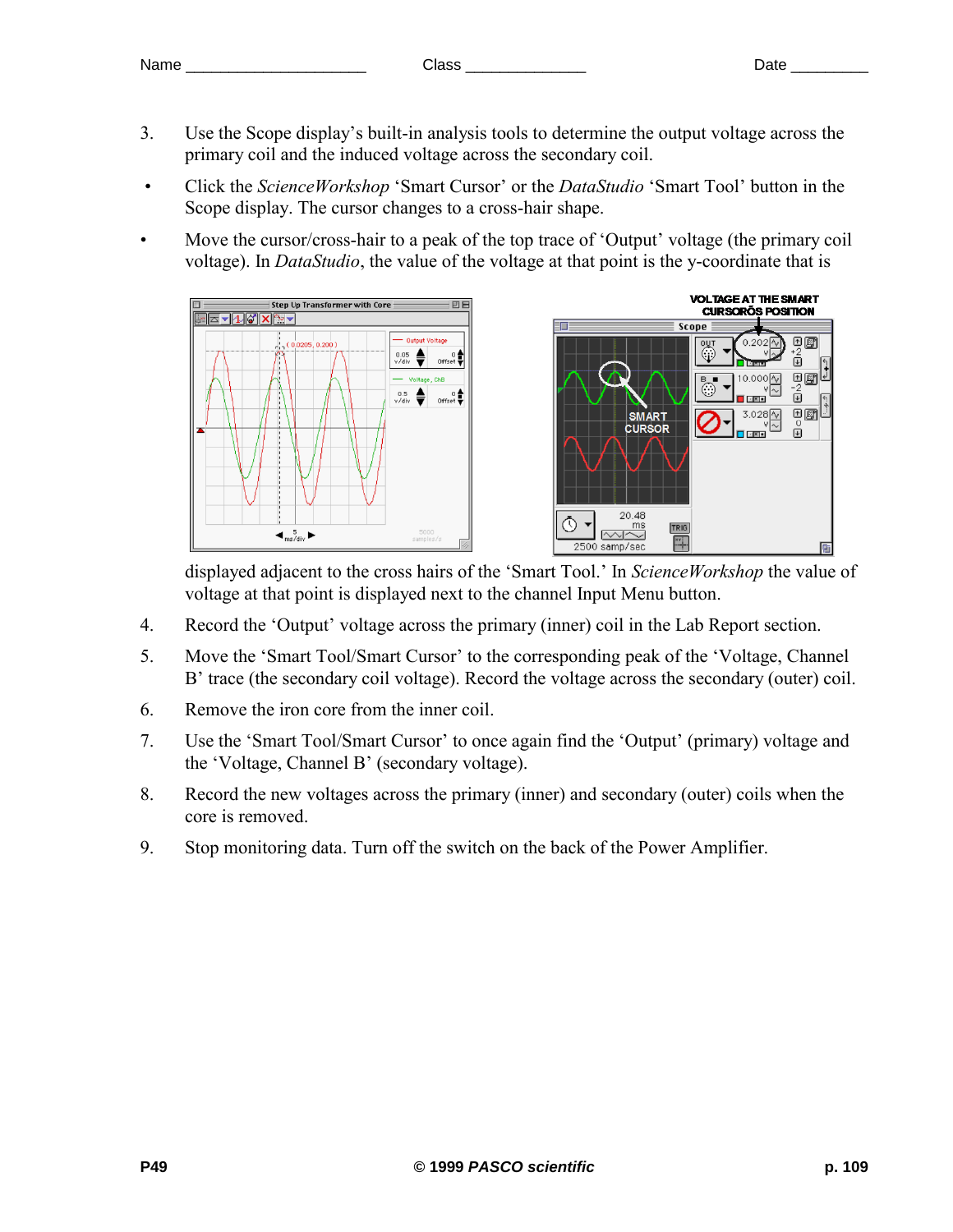#### **PART IB: Computer Setup for Step-Down Transformer**

- 1. Click the Signal Generator window to make it active. Change the Amplitude from 0.2 V to 2.0 V. Press <enter> or <return> on the keyboard to record your change.
- 2. Click the Scope display to make it active. Change the Sensitivity (volts per division) for both the 'Output' trace and the 'Voltage, Channel B' trace. Change the 'Output' trace from 0.200 v/div to 2.000 v/div. Change the 'Channel B' trace from 2.000 v/div to 0.200 v/div.

#### **PART IIB: Sensor Calibration and Equipment Setup for Step-Down Transformer**

- 1. Put the iron core back inside the inner coil.
- Change the transformer from step-up to step-down.
- 2. Disconnect the banana plug patch cords from the inner coil. Disconnect the Voltage Sensor from the outer coil.
- 3. Connect the banana plug patch cords from the 'OUTPUT' ports of the interface to the outer coil. Connect the Voltage Sensor's banana plugs to the inner coil.

#### **PART IIIB: Data Recording for Step-Down Transformer**

- 1. Repeat the data recording procedure outlined in Part IIIA.
- Hint: If the voltage appears to be too small to measure, change the volts per division in the 'Scope' display to 0.050 V/div.
- 2. Record the voltage across the primary (outer) coil and the voltage across the secondary (inner) coil for both 'with core' and 'without core' in the Lab Report section.

#### **Analyzing the Data**

- 1. Calculate the ratio of primary voltage to secondary voltage for each of the four measurements and record the ratios in the Data section.
- 2. Express your calculated ratios for the step-up transformer and for the step-down transformer in a way that shows by how much the voltage is increased or decreased (for example, '3 to 1').
- 3. The number of turns in the inner coil is 235 (#18 gauge wire) and the number of turns in the outer coil is 2920 (#29 gauge wire). Calculate the ratio of the number of turns.

# **Put your results in the Lab Report section**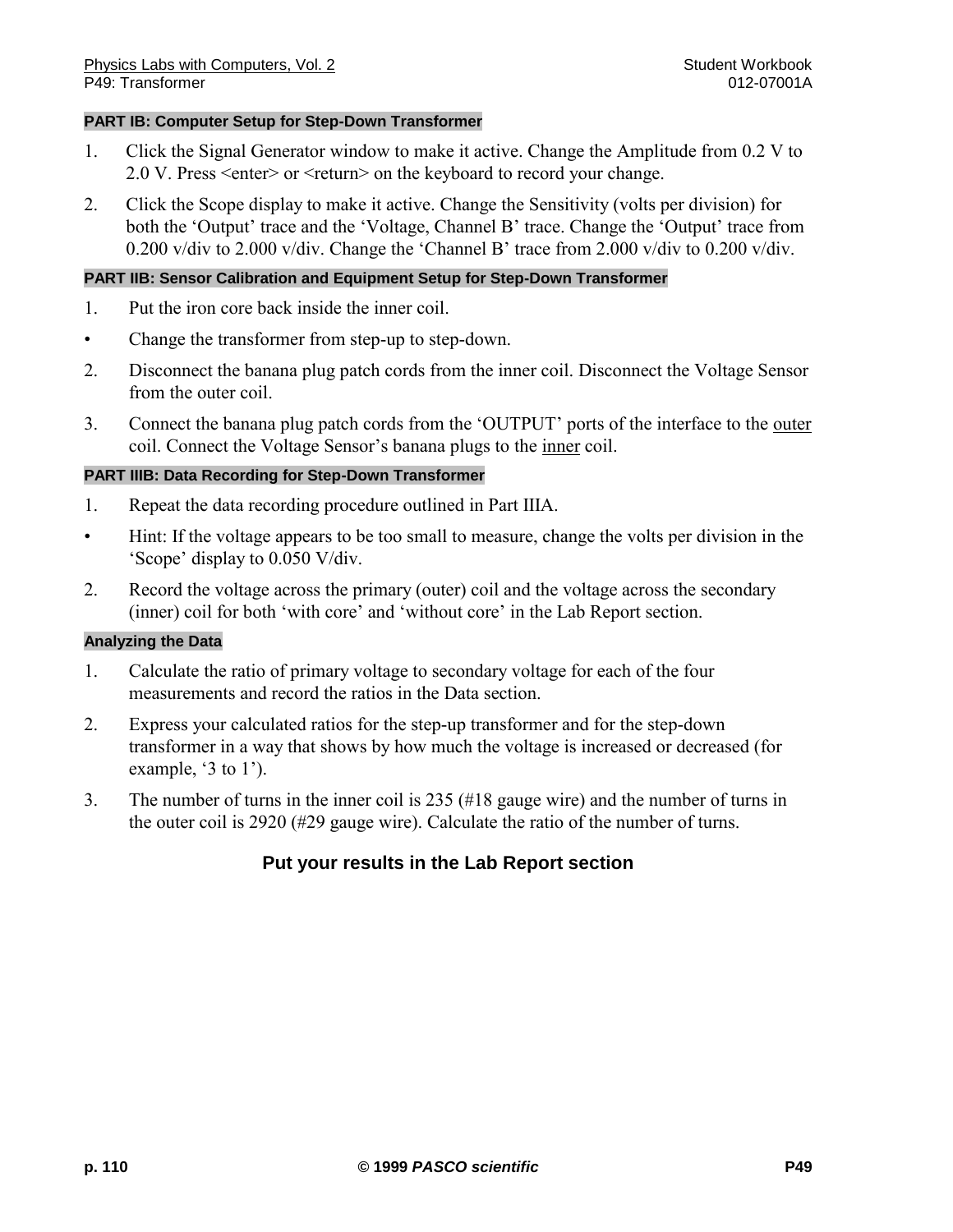# **Lab Report – Activity P49: Transformer**

#### **What do you think?**

How is a transformer used to increase or decrease an AC voltage?

# **Data**

#### **Part A: Step Up Transformer**

| Step-Up Transformer | Primary (inner) Voltage (V) | Secondary (outer) Voltage (V) |  |  |  |  |  |
|---------------------|-----------------------------|-------------------------------|--|--|--|--|--|
| l With core         |                             |                               |  |  |  |  |  |
| Without core        |                             |                               |  |  |  |  |  |

| Step-Up Transformer | $V_{\rm s}/V_{\rm P}$ | $N_{\rm s}/N_{\rm P}$ | Efficiency |
|---------------------|-----------------------|-----------------------|------------|
| With core           |                       |                       |            |
| Without core        |                       |                       |            |

# **Part B: Step Down Transformer**

| Step-Down Transformer | Primary (outer) Voltage (V) | Secondary (inner) Voltage (V) |  |  |
|-----------------------|-----------------------------|-------------------------------|--|--|
| With core             |                             |                               |  |  |
| Without core          |                             |                               |  |  |

| Step-Down Transformer | $V_S/V_P$ | $N_{\rm S}$ / $N_{\rm P}$ | Efficiency |
|-----------------------|-----------|---------------------------|------------|
| With core             |           |                           |            |
| Without core          |           |                           |            |

Efficiency =  $\mathbf{V}_\mathbf{S} / \mathbf{V}_\mathbf{P}$  x 100 **N<sup>S</sup> / N<sup>P</sup>**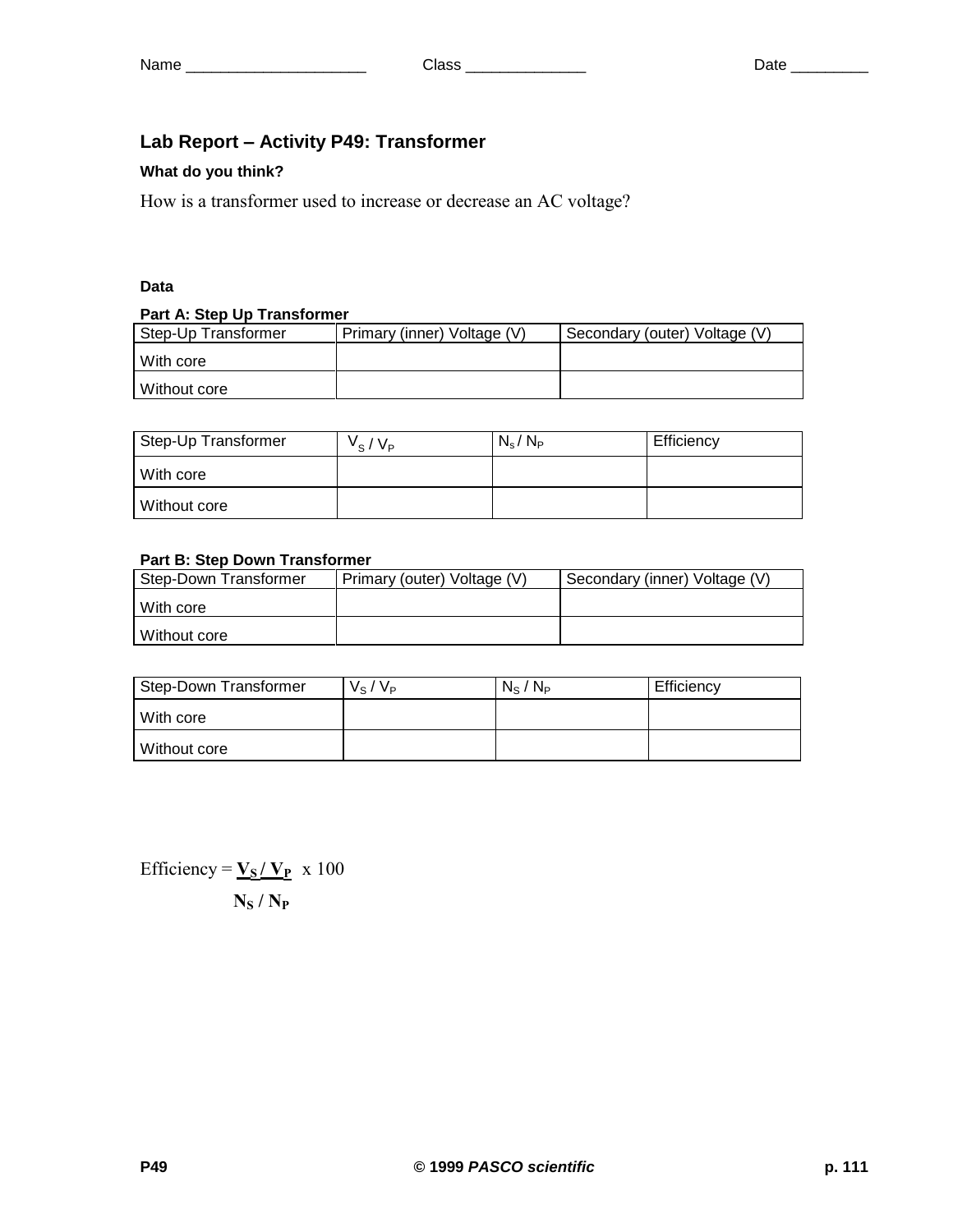#### **Questions**

1. When the inner coil (with core) was used as the primary coil, was the ratio of the voltages equal to the ratio of the number of turns? How do you account for any difference?

2. Why did the secondary voltage change when the iron core was pulled out of the inner coil?

3. When the outer coil (with core) was used as the primary coil, why is the voltage stepped down a different amount than it was stepped up when the inner core was the primary coil?

4. Which had the greater effect: Pulling the core out of the step-up transformer (innerprimary) or pulling the core out of the step-down transformer (outer-primary)? Why?

5. Why did you have to use AC voltage in this laboratory activity instead of DC?